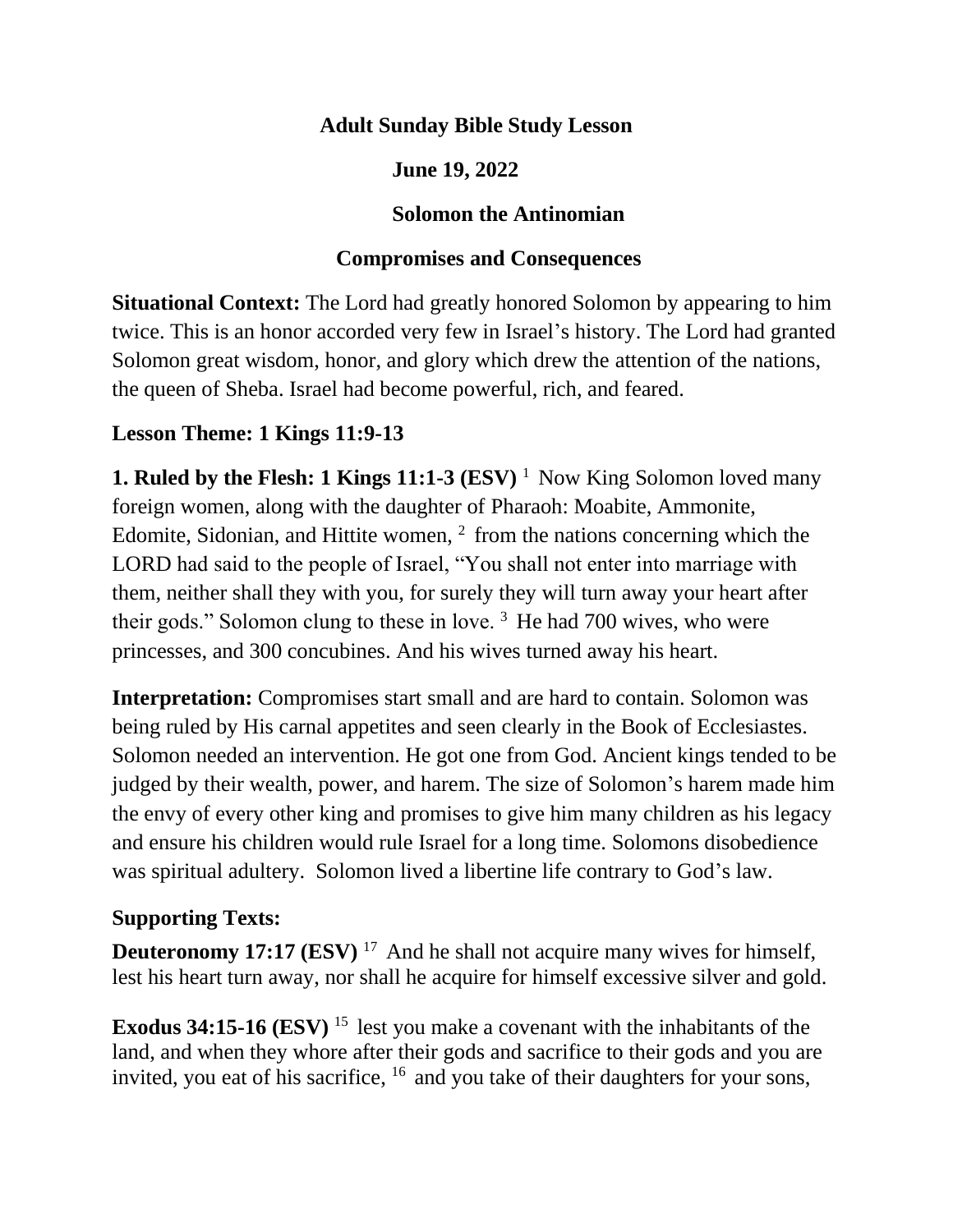and their daughters whore after their gods and make your sons whore after their gods.

**Ecclesiastes 2:1-4 (ESV)** <sup>1</sup> I said in my heart, "Come now, I will test you with pleasure; enjoy yourself." But behold, this also was vanity. <sup>2</sup> I said of laughter, "It is mad," and of pleasure, "What use is it?"  $3$  I searched with my heart how to cheer my body with wine—my heart still guiding me with wisdom—and how to lay hold on folly, till I might see what was good for the children of man to do under heaven during the few days of their life. <sup>4</sup> I made great works. I built houses and planted vineyards for myself.

**Ecclesiastes 2:8 (ESV)** <sup>8</sup> I also gathered for myself silver and gold and the treasure of kings and provinces. I got singers, both men and women, and many concubines, the delight of the sons of man.

**Matthew 26:41 (ESV)** <sup>41</sup> Watch and pray that you may not enter into temptation. The spirit indeed is willing, but the flesh is weak."

**Discussion Starters:**

**What does Ecclesiastes add to our understanding of Solomon?**

**Describe the wisest man's folly.** 

**2. A Divided Heart:1 Kings 11:4-8 (ESV)** <sup>4</sup> For when Solomon was old his wives turned away his heart after other gods, and his heart was not wholly true to the LORD his God, as was the heart of David his father.<sup>5</sup> For Solomon went after Ashtoreth the goddess of the Sidonians, and after Milcom the abomination of the Ammonites. <sup>6</sup> So Solomon did what was evil in the sight of the LORD and did not wholly follow the LORD, as David his father had done.<sup>7</sup> Then Solomon built a high place for Chemosh the abomination of Moab, and for Molech the abomination of the Ammonites, on the mountain east of Jerusalem. <sup>8</sup> And so he did for all his foreign wives, who made offerings and sacrificed to their gods.

**Interpretation:** David was a sinner. But he was a sinner who extravagantly repented of his sins, demonstrating David's heart sought God. David's devotion to God was unparalleled. Solomon's many sins violated fundamental principles of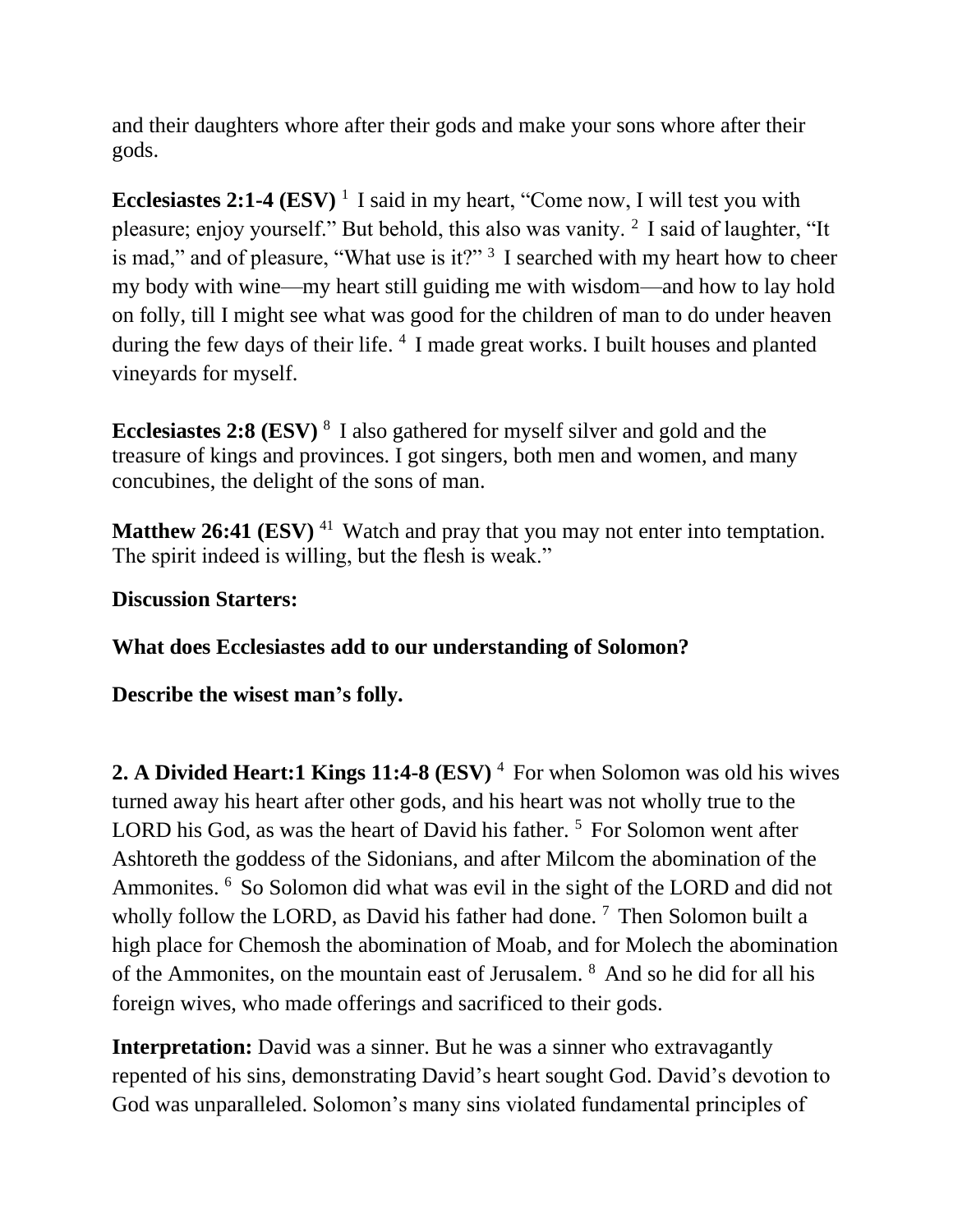Israelite religion: multiplying wives, worshiping other gods, and building sanctuaries for the foreign gods.

# **Supporting Texts:**

**Hosea 2:13 (ESV)** <sup>13</sup> And I will punish her for the feast days of the Baals when she burned offerings to them and adorned herself with her ring and jewelry, and went after her lovers and forgot me, declares the LORD.

**2 Kings 23:10 (ESV)** <sup>10</sup> And he defiled Topheth, which is in the Valley of the Son of Hinnom, that no one might burn his son or his daughter as an offering to Molech.

#### **Discussion Starters:**

# **Why does the Holy Spirit compare David's and Solomon's hearts?**

## **What were the ultimate consequences of Solomon's sins?**

**3. A Divided Kingdom: 1 Kings 11:9-13 (ESV)** <sup>9</sup> And the LORD was angry with Solomon, because his heart had turned away from the LORD, the God of Israel, who had appeared to him twice  $10$  and had commanded him concerning this thing, that he should not go after other gods. But he did not keep what the LORD commanded. <sup>11</sup> Therefore the LORD said to Solomon, "Since this has been your practice and you have not kept my covenant and my statutes that I have commanded you, I will surely tear the kingdom from you and will give it to your servant. <sup>12</sup> Yet for the sake of David your father I will not do it in your days, but I will tear it out of the hand of your son.  $13$  However, I will not tear away all the kingdom, but I will give one tribe to your son, for the sake of David my servant and for the sake of Jerusalem that I have chosen."

**Interpretation:** God's great love for David causes Him to temper His judgment on Solomon in two respects: first, God postpones the division until the reign of Solomon's son; and second, God does not remove the entire kingdom from the Davidic dynasty. **[One tribe]** This probably refers to Judah. Judah may be understood without being mentioned. If another tribe is meant, it may refer to